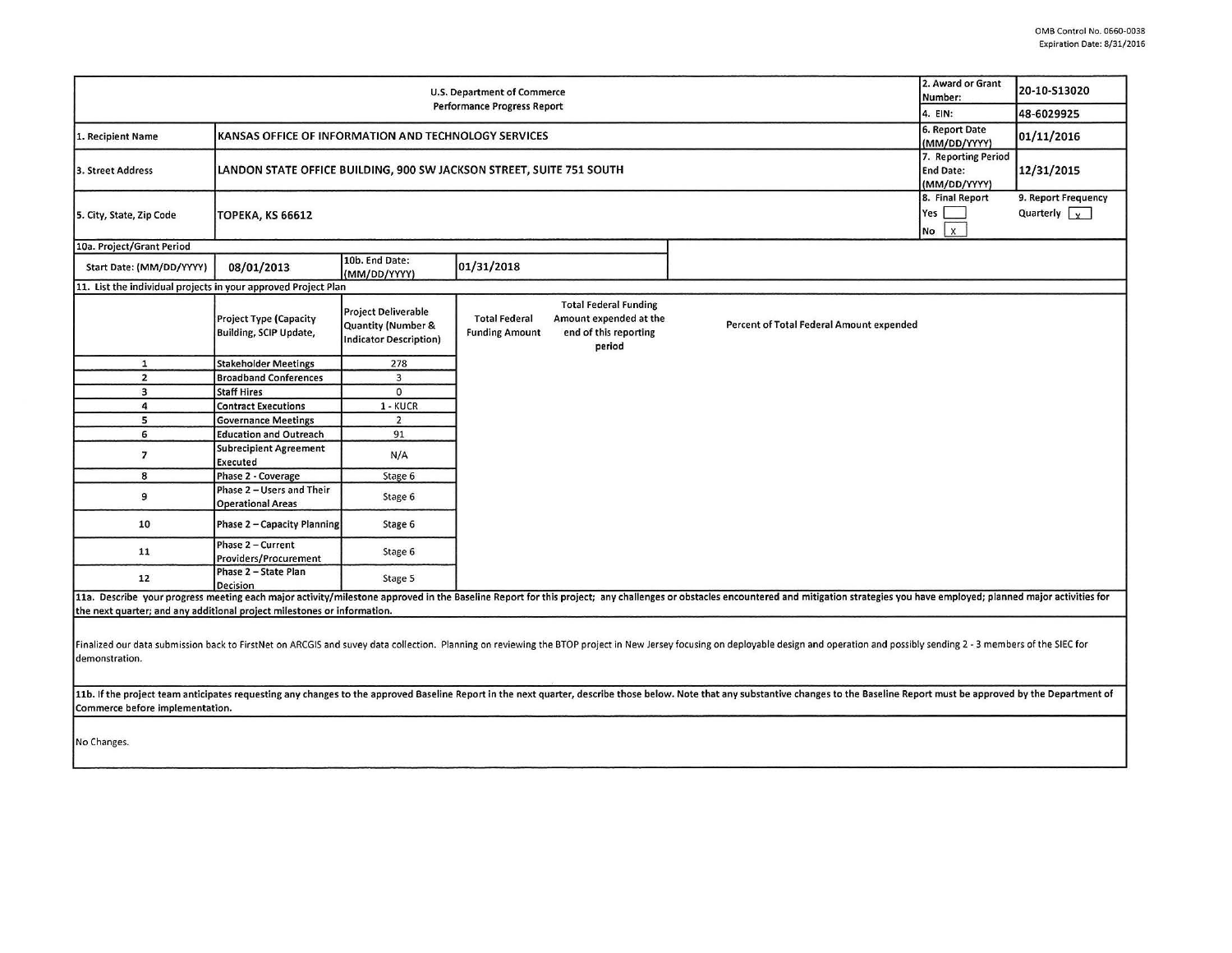|  | 11c. Provide any other information that would be useful to NTIA as it assesses this project's progress. |  |
|--|---------------------------------------------------------------------------------------------------------|--|
|--|---------------------------------------------------------------------------------------------------------|--|

Our outreach coordinators are meeting with associations and organizations with updated PSBN progress and the data submission information for planned coverage objectives.

lld. Describe any success stories or best practices you have identified. Please be as specific as possible.

We have determined that face to face / one on one conversations with public safety entities have resulted in a high percentage of data survey submissions.

12. Personnel

12a. If the project is not fully staffed, describe how any lack of staffing may impact the project's time line and when the project will be fully staffed.

12b. Staffing Table

| Job Title                                       | FTE%                                                                                                                                  | Project (s) Assigned       |                                                               |                      |                                      |                   |                 | Change                                  |                                          |
|-------------------------------------------------|---------------------------------------------------------------------------------------------------------------------------------------|----------------------------|---------------------------------------------------------------|----------------------|--------------------------------------|-------------------|-----------------|-----------------------------------------|------------------------------------------|
| <b>SWIC</b>                                     | 0.54                                                                                                                                  |                            | Provide oversight of all SLIGP project activities             |                      |                                      |                   |                 |                                         | No Change                                |
| <b>OEC Trainer</b>                              | 0.00                                                                                                                                  |                            | Dissemination of SLIGP information to general public          |                      |                                      |                   |                 |                                         | Left project                             |
| <b>OEC Trainer</b>                              | 0.00                                                                                                                                  |                            | Dissemination of SLIGP information to general public          |                      |                                      |                   |                 |                                         | Left project                             |
| Outreach Coordinator                            | 1.0                                                                                                                                   |                            | Education and outreach of PSBN to general public              |                      |                                      |                   |                 |                                         |                                          |
| Outreach Coordinator                            | 1.0                                                                                                                                   |                            | Education and outreach of PSBN to general public<br>No Change |                      |                                      |                   |                 |                                         |                                          |
| <b>Grant Administrator</b>                      | 1.0                                                                                                                                   | Administer SLIGP grant     | No Change                                                     |                      |                                      |                   |                 |                                         |                                          |
| 13. Subcontracts (Vendors and/or Subrecipients) |                                                                                                                                       |                            |                                                               |                      |                                      |                   |                 |                                         |                                          |
|                                                 | 13a. Subcontracts Table - Include all subcontractors. The totals from this table must equal the "Subcontracts Total" in Question 14f. |                            |                                                               |                      |                                      |                   |                 |                                         |                                          |
| Name                                            |                                                                                                                                       | <b>Subcontract Purpose</b> |                                                               | RFP/RFQ Issued (Y/N) | Contract<br><b>Executed</b><br>(Y/N) | <b>Start Date</b> | <b>End Date</b> | <b>Total Federal Fund:</b><br>Allocated | <b>Total Matching Funds</b><br>Allocated |
| KUCR                                            | GIS, data processing, mapping                                                                                                         |                            | Vendor                                                        | И                    | $\mathbf v$                          | 7/21/2015         | 8/31/2015       | \$32,155.00                             | \$0.00                                   |
| KUCR                                            | GIS, data processing, mapping                                                                                                         |                            | Vendor                                                        | N                    | $\vee$                               | 10/26/2015        | 12/31/2015      | \$25,495.00<br>\$57,650.00              | \$0.00                                   |
|                                                 | 13b. Describe any challenges encountered with vendors and/or subrecipients.                                                           |                            |                                                               |                      |                                      |                   |                 |                                         |                                          |
|                                                 |                                                                                                                                       |                            |                                                               |                      |                                      |                   |                 |                                         |                                          |
|                                                 |                                                                                                                                       |                            |                                                               |                      |                                      |                   |                 |                                         |                                          |
|                                                 |                                                                                                                                       |                            |                                                               |                      |                                      |                   |                 |                                         |                                          |